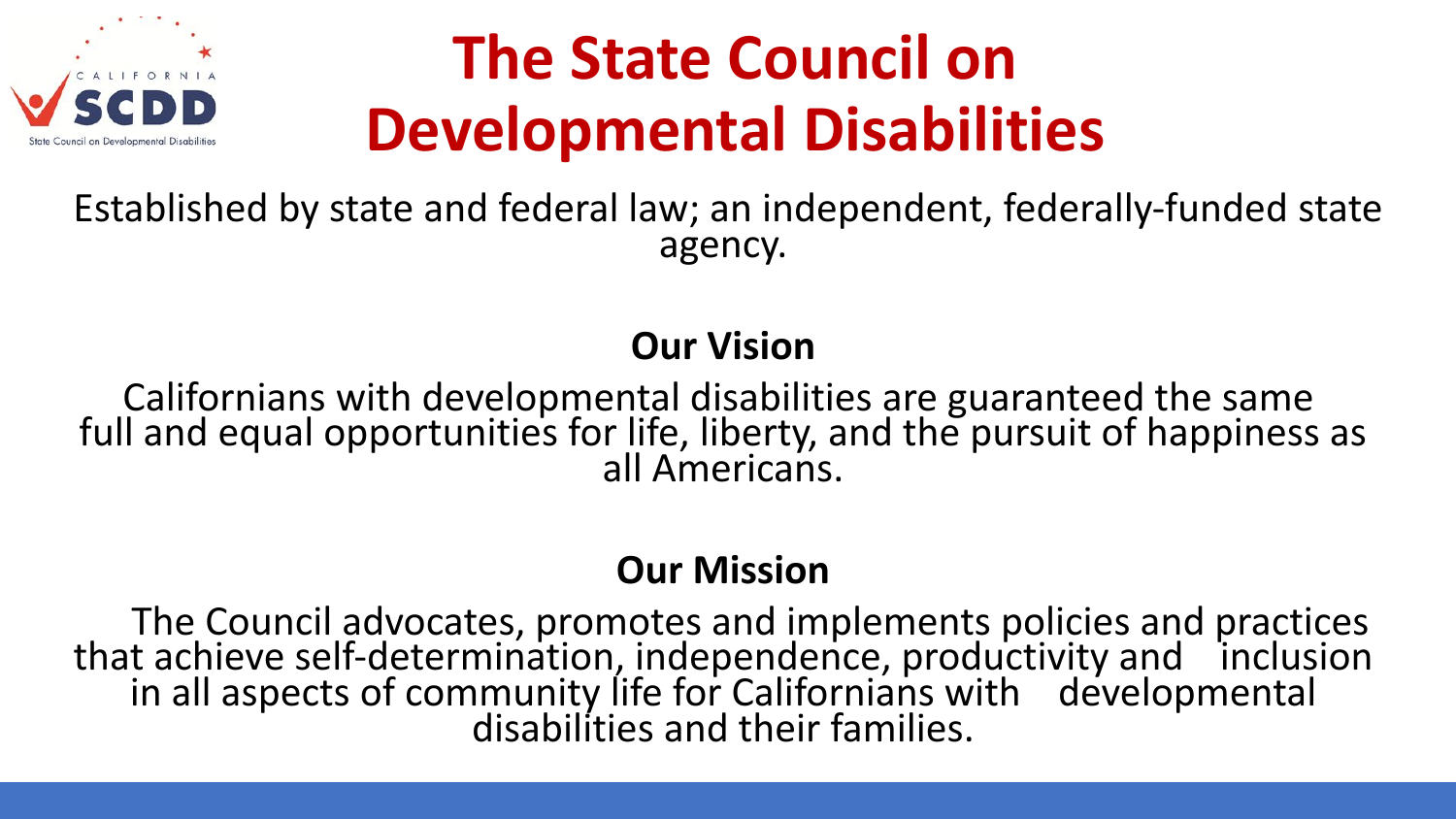

## **Our Work at 30,000 Ft**

- •Executing CA's State Plan, as submitted to the federal Administration on Community Living.
- •Empowering individuals and their families through activities and systems navigation that teach **self-advocacy** skills and support **self-determination.**
- •Work on advancing **public policy** and **systems change** to help people gain more control over their lives.
- **•Building capacity** in our community and within systems.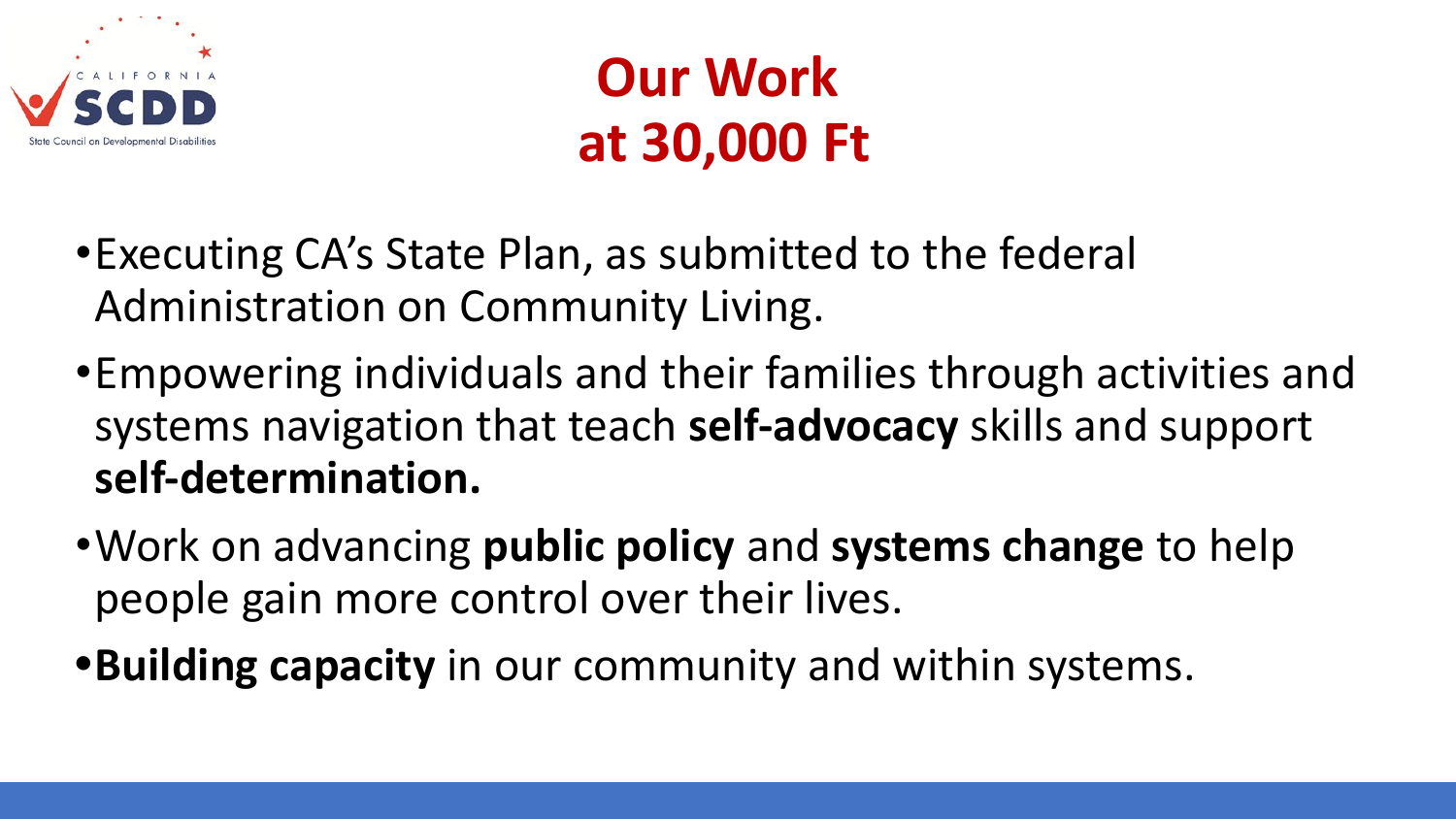



# **The State Council's Regional Offices**

## **•Connect people to needed services and supports.**

• Provide information, inform about rights, etc.

## **•Strive to improve services and supports.**

• Review policies and practices, identify services needed but not available, monitor legislation. Help build capacity.

### **•Help people become part of their communities**

• Encourage and assist various advocacy organizations, educate the public.